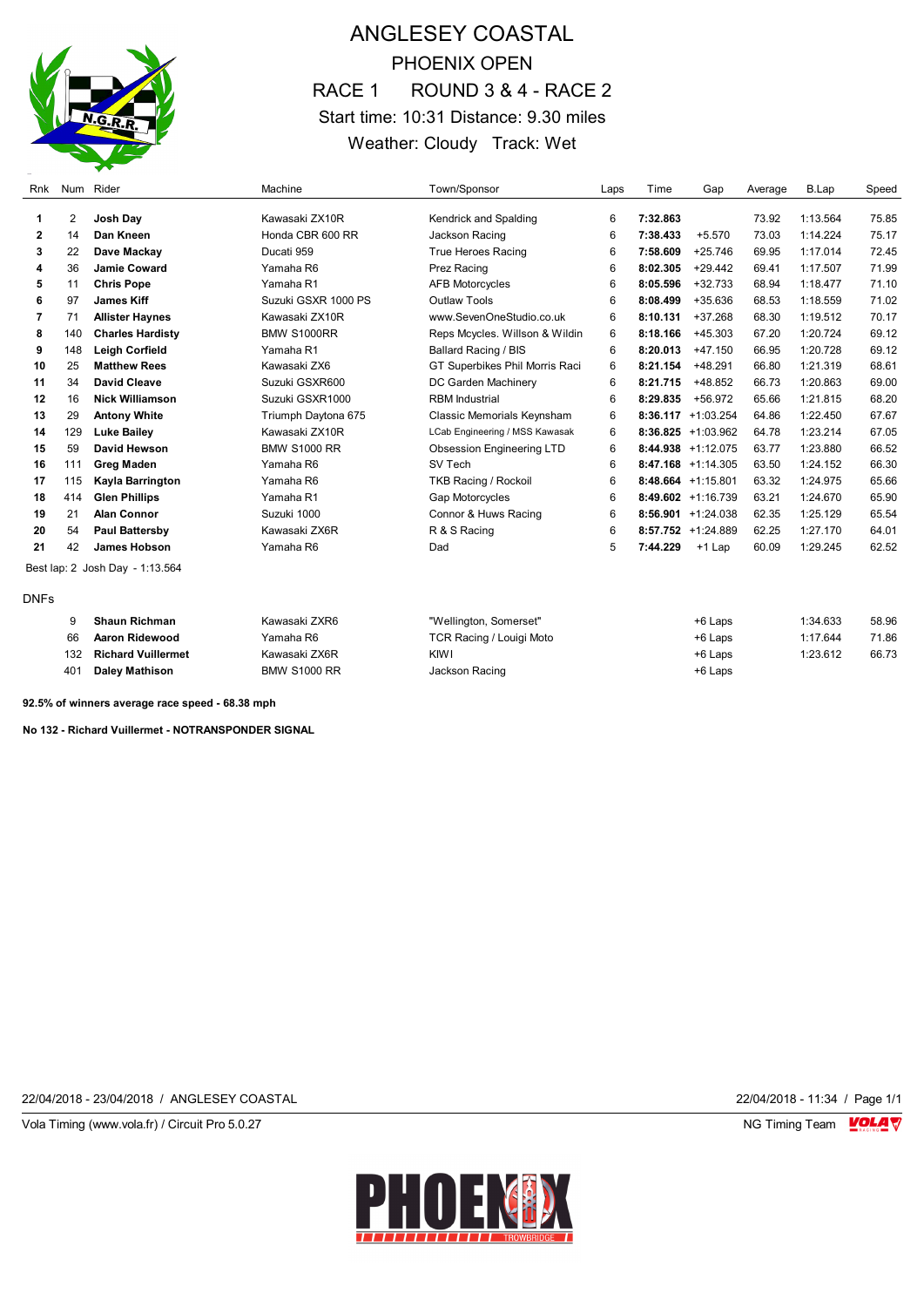

# ANGLESEY COASTAL PHOENIX OPEN RACE 1 ROUND 3 & 4 - RACE 2

### LAP TIMES

**START** 

 **1:21.022 1:19.725 1:18.479** 1:18.771 **1:18.477**

Daley Mathison

START

Dan Kneen

**START** 

 **1:15.418 1:14.224** 1:14.386 1:14.531 1:18.515

Dave Mackay

**START** 

| Lap            | Time                    |  | Lap         | Time         |
|----------------|-------------------------|--|-------------|--------------|
|                |                         |  | 1           |              |
|                | <b>Charles Hardisty</b> |  | 2           | 1:19.326     |
|                |                         |  | 3           | 1:18.226     |
|                | <b>START</b>            |  | 4           | 1:17.813     |
| 1              |                         |  | 5           | 1:17.014     |
| $\overline{2}$ | 1:22.991                |  | 6           | 1:18.249     |
| 3              | 1:21.490                |  |             |              |
| 4              | 1:21.068                |  |             |              |
| 5              | 1:20.724                |  |             |              |
| 6              | 1:22.053                |  |             | David Cleave |
|                |                         |  |             | <b>START</b> |
|                | <b>Chris Pope</b>       |  | 1<br>$\sim$ | 4.00.000     |

| 1 |          |
|---|----------|
| 2 | 1:22.992 |
| 3 | 1:22.668 |
| 4 | 1:21.912 |
| 5 | 1:20.863 |
| հ | 1.22.039 |
|   |          |

#### David Hewson

|   | <b>START</b> |
|---|--------------|
| 1 |              |
| 2 | 1:27.568     |
| 3 | 1:25.944     |
| 4 | 1:23.880     |
| 5 | 1:25.565     |
| հ | 1:26.519     |

#### Glen Phillips

|   | <b>START</b> |  |  |  |  |
|---|--------------|--|--|--|--|
| 1 |              |  |  |  |  |
| 2 | 1:27.479     |  |  |  |  |
| 3 | 1:26.018     |  |  |  |  |
| 4 | 1:24.670     |  |  |  |  |
| 5 | 1:27.228     |  |  |  |  |
| հ | 1.26278      |  |  |  |  |

| <b>Greg Maden</b> |
|-------------------|
| <b>START</b>      |

| Aaron Ridewood |  |
|----------------|--|
|                |  |

|   | <b>START</b> |
|---|--------------|
| 1 |              |
| 2 | 1:18.966     |
| 3 | 1:19.127     |
| 4 | 1:17.662     |
| 5 | 1:17.644     |
|   |              |

#### Alan Connor

|   | <b>START</b> |
|---|--------------|
| 1 |              |
| 2 | 1:30.679     |
| 3 | 1:27.908     |
| 4 | 1:26.869     |
| 5 | 1:25.129     |
| հ | 1:26.070     |

#### Allister Haynes

|   | <b>START</b> |
|---|--------------|
| 1 |              |
| 2 | 1:21.900     |
| 3 | 1:21.326     |
| 4 | 1:20.447     |
| 5 | 1:19.512     |
| հ | 1:20.488     |

#### Antony White

|   | <b>START</b> |
|---|--------------|
| 1 |              |
| 2 | 1:26.485     |
| 3 | 1:24.474     |
| 4 | 1:23.996     |
| 5 | 1:23.055     |
| հ | 1:22.450     |

22/04/2018 - 23/04/2018 / ANGLESEY COASTAL 22/04/2018 - 10:45 / Page 1/2

Vola Timing (www.vola.fr) / Circuit Pro 5.0.27 NG Timing Team VOLA V

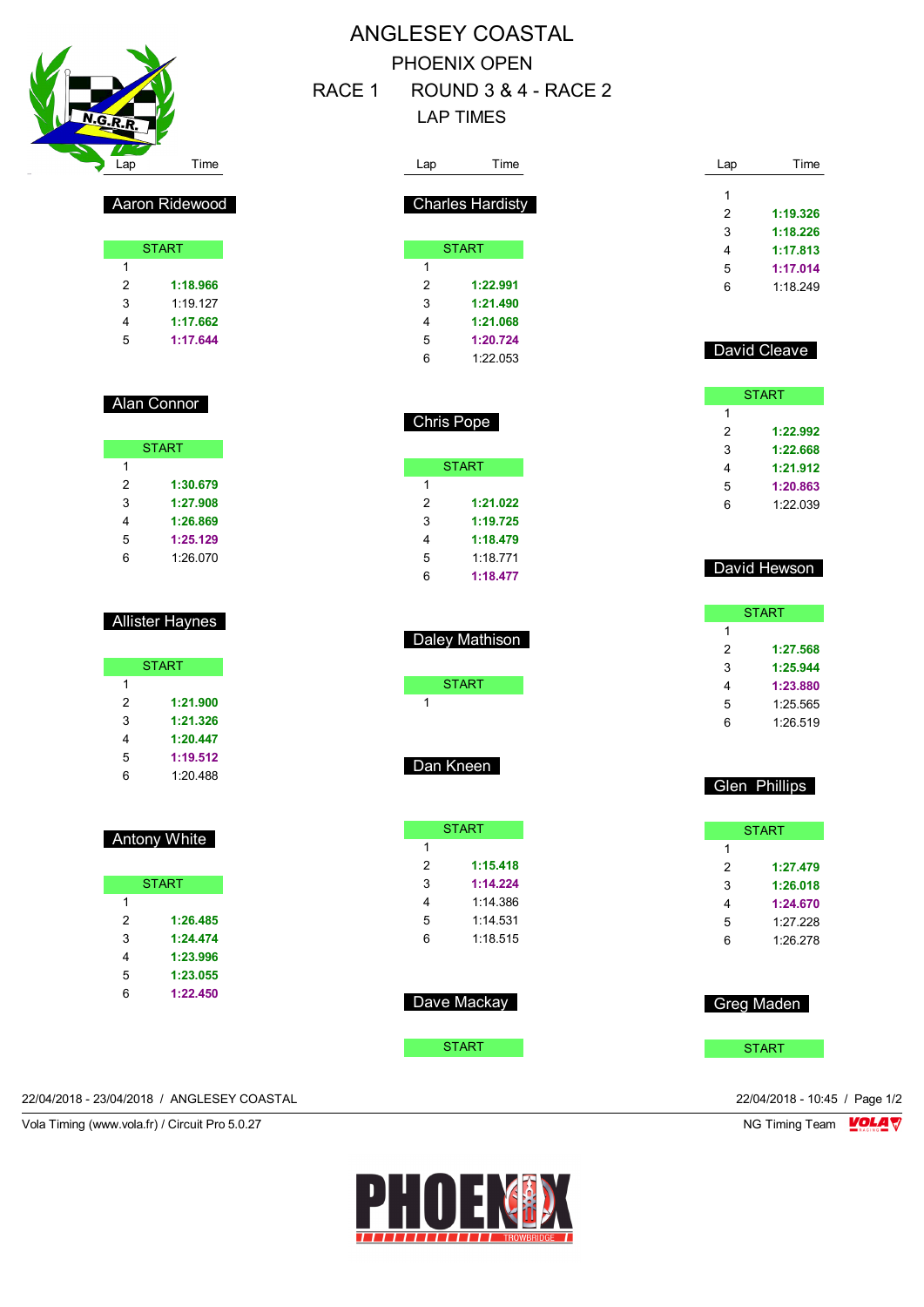ANGLESEY COASTAL PHOENIX OPEN RACE 1 ROUND 3 & 4 - RACE 2 LAP TIMES

| Lap | Time     |
|-----|----------|
|     |          |
| 1   |          |
| 2   | 1:27.867 |
| 3   | 1:26.690 |
| 4   | 1:25.930 |
| 5   | 1:26.184 |
| 6   | 1:24.152 |
|     |          |

#### James Hobson

|   | <b>START</b> |
|---|--------------|
| 1 |              |
| 2 | 1:30.376     |
| 3 | 1:29.863     |
| 4 | 1:29.245     |
| 5 | 1:33.333     |

#### James Kiff

|   | <b>START</b> |
|---|--------------|
| 1 |              |
| 2 | 1:21.771     |
| 3 | 1:18.966     |
| 4 | 1:20.413     |
| 5 | 1:19.209     |
| հ | 1:18.559     |

#### Jamie Coward

|   | <b>START</b> |
|---|--------------|
| 1 |              |
| 2 | 1:21.231     |
| 3 | 1:19.777     |
| 4 | 1:17.683     |
| 5 | 1:17.507     |
| հ | 1:18.051     |

#### Josh Day

| <b>START</b> |          |
|--------------|----------|
| 1            |          |
| 2            | 1:15.493 |
| 3            | 1:14.749 |
| 4            | 1.14769  |
| 5            | 1:13.564 |
| հ            | 1:14.443 |

#### Kayla Barrington

| Lap | Time         |
|-----|--------------|
|     |              |
|     | <b>START</b> |
| 1   |              |
| 2   | 1:26.734     |
| 3   | 1:26.626     |
| 4   | 1:24.975     |
| 5   | 1:26.079     |
| հ   | 1:25.006     |

#### Leigh Corfield

|   | <b>START</b> |
|---|--------------|
| 1 |              |
| 2 | 1:22.901     |
| 3 | 1:22.571     |
| 4 | 1:21.759     |
| 5 | 1:20.728     |
| հ | 1:20.873     |

# Luke Bailey **START**

| 1 |          |
|---|----------|
| 2 | 1:27.881 |
| 3 | 1:24.356 |
| 4 | 1:23.649 |
| 5 | 1:23.214 |
| հ | 1.23.925 |

#### Matthew Rees

|     | <b>START</b> |
|-----|--------------|
| 1   |              |
| 2   | 1:24.370     |
| 3   | 1:22.780     |
| 4   | 1:21.831     |
| 5   | 1:21.319     |
| ี่ค | 1:21.873     |

#### Nick Williamson

|   | <b>START</b> |
|---|--------------|
| 1 |              |
| 2 | 1:24.563     |
| 3 | 1:23.116     |
| 4 | 1:22.336     |
| 5 | 1:21.991     |
| 6 | 1:21.815     |

#### Paul Battersby

|   | <b>START</b> |
|---|--------------|
| 1 |              |
| 2 | 1:28.188     |
| 3 | 1.29881      |
| 4 | 1:28.037     |
| 5 | 1:27.170     |
| հ | 1:27.180     |

Lap Time

#### Richard Vuillermet

| <b>START</b> |
|--------------|
|              |
| 1:26.769     |
| 1:24.365     |
| 1:23.612     |
|              |

#### Shaun Richman

|   | <b>START</b> |
|---|--------------|
|   |              |
| 2 | 1:34.633     |
| 3 | 1:36.263     |
|   |              |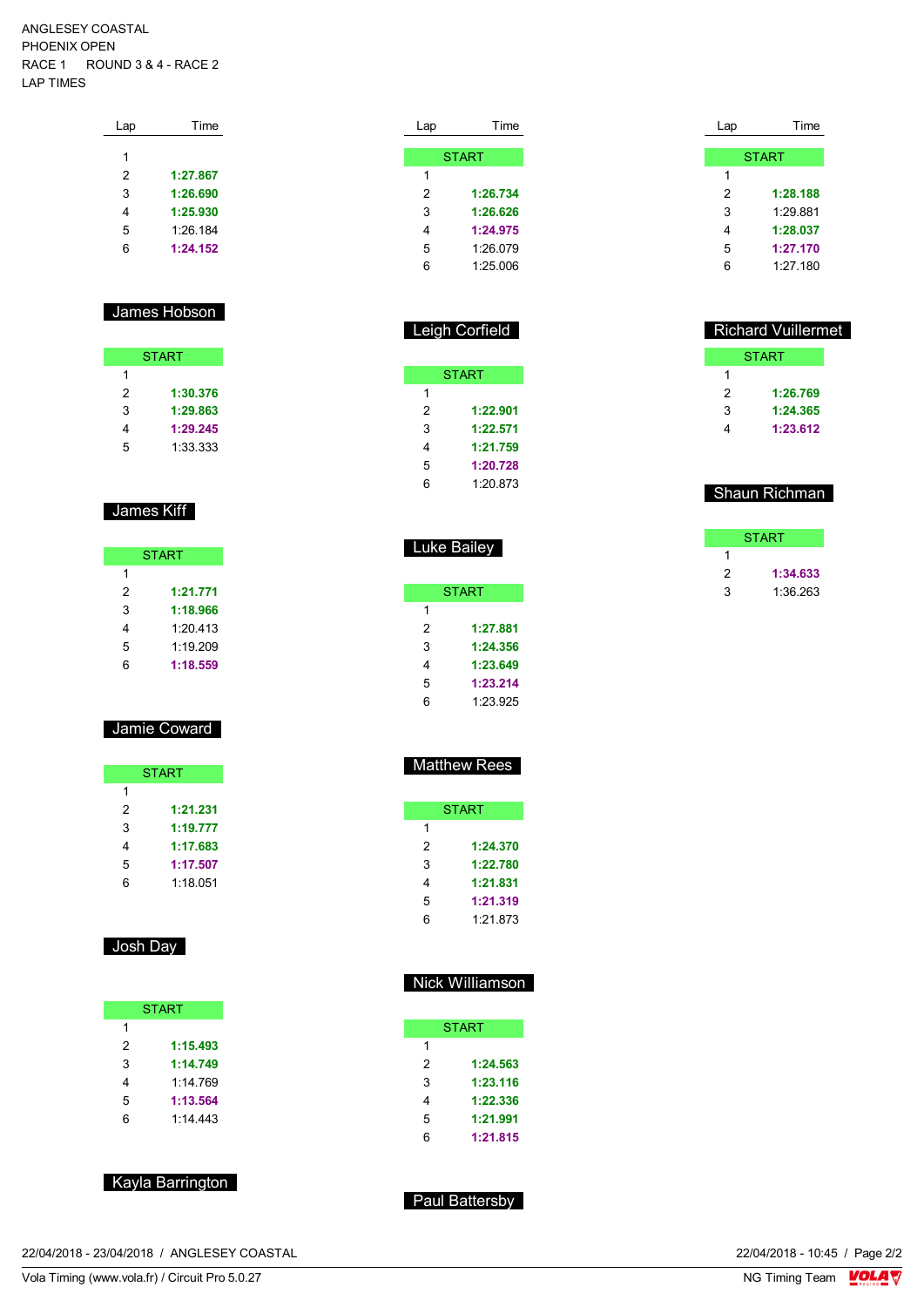# ANGLESEY COASTAL PHOENIX OPEN RACE 1 ROUND 3 & 4 - RACE 2 LAP CHART

| <del>∽</del> |                |    |    |       |     |    |              |     |     |     |     |     |     |      |     |     |     |     |     |     |     |     |     |     |     |
|--------------|----------------|----|----|-------|-----|----|--------------|-----|-----|-----|-----|-----|-----|------|-----|-----|-----|-----|-----|-----|-----|-----|-----|-----|-----|
|              |                | 2. | 3. | $-4.$ | 5.  | 6. | $\mathbf{V}$ | 8.  | 9.  | 10. | 11. | 12. | 13. | 14.  | 15. | 16. | 17. | 18. | 19. | 20. | 21. | 22. | 23. | 24. | 25. |
| Start        |                |    |    |       |     |    |              |     |     |     |     |     |     |      |     |     |     |     |     |     |     |     |     |     |     |
| Lap 1        | $\overline{2}$ | 14 | 66 | 71    | 401 | 22 | 36           | 25  | 11  | 97  | 140 | 148 | 34  | 129  | 59  | 29  | 16  | 111 | 132 | 54  | 414 | 115 | -21 | 42  | 9   |
| Lap 2        | $\overline{2}$ | 14 | 66 | 22    | 71  | 36 | 11           | 97  | 140 | 25  | 148 | 34  | 16  | 129. | 29  | 59  | 132 | 111 | 414 | 54  | 115 | 21  | 42  | -9  |     |
| Lap 3        | $\overline{2}$ | 14 | 66 | 22    | 36  | 71 | 11           | 97  | 140 | 25  | 148 | 34  | 16  | 129  | 29  | 132 | 59  | 111 | 414 | 115 | 54  | 21  | 42  | 9   |     |
| Lap 4        | $\overline{2}$ | 14 | 66 | 22    | 36  | 11 | 71           | 97  | 140 | 25  | 148 | 34  | 16  | 129  | 29  | 132 | 59  | 414 | 111 | 115 | 54  | 21  | 42  |     |     |
| Lap 5        | $\overline{2}$ | 14 | 66 | 22    | 36  | 11 | 71           | 97  | 140 | 148 | 25  | 34  | 16  | 129  | 29  | 59  | 111 | 414 | 115 | 54  | 21  | 42  |     |     |     |
| Lap 6        | $\overline{2}$ | 14 | 22 | 36    | 11  | 97 | 71           | 140 | 148 | 25  | 34  | 16  | 29  | 129  | 59  | 111 | 115 | 414 | 21  | 54  |     |     |     |     |     |

22/04/2018 - 23/04/2018 / ANGLESEY COASTAL 22/04/2018 - 10:44 / Page 1/1

Vola Timing (www.vola.fr) / Circuit Pro 5.0.27 **NG Timing Team Monet Account Property** 

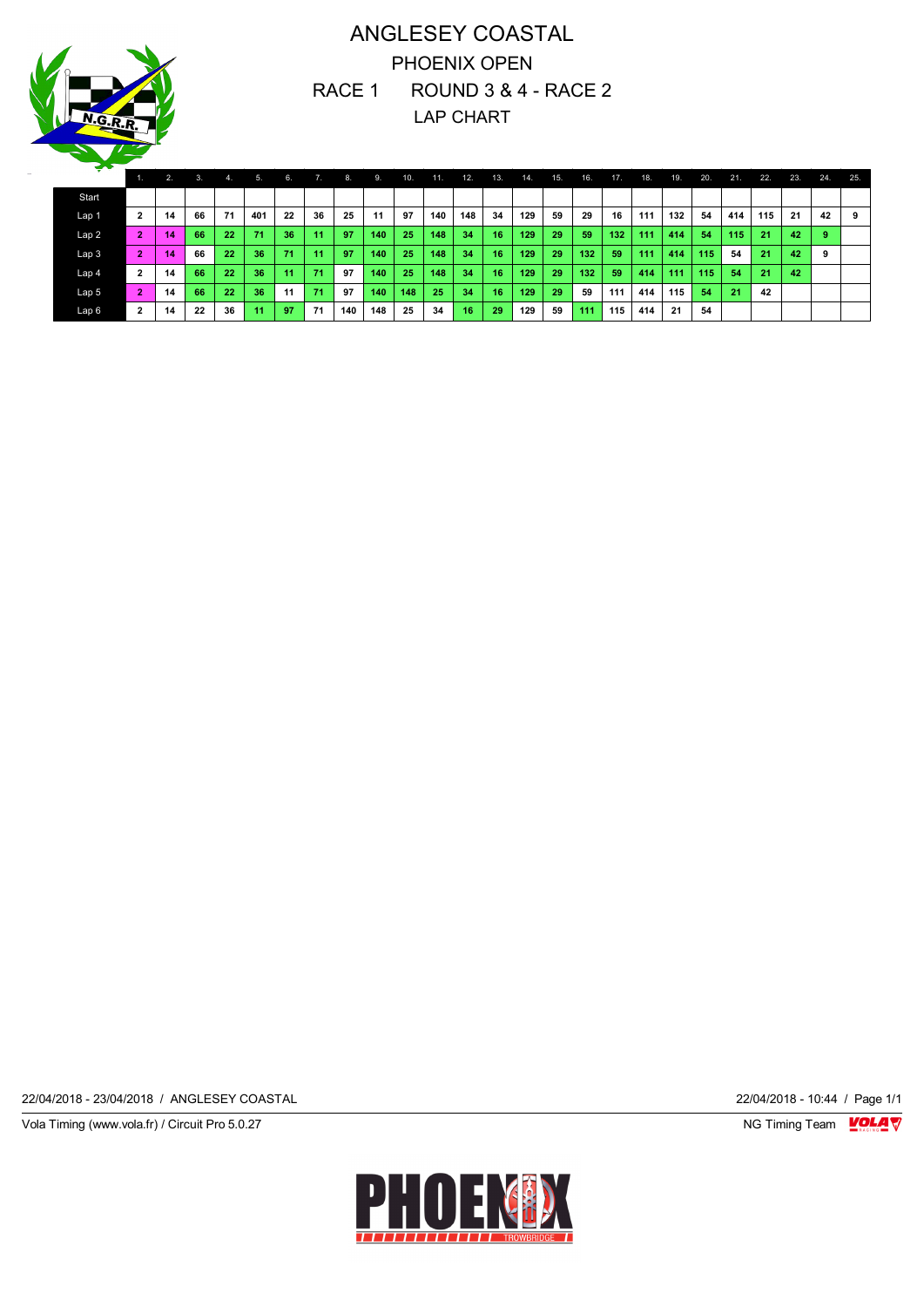

# ANGLESEY COASTAL PHOENIX OPEN RACE 11 ROUND 3 & 4 - RACE 3 STARTING GRID

8 Laps = 12.400 Km

|        |     |                           |                |                  |                         |                     | - Pole -               |
|--------|-----|---------------------------|----------------|------------------|-------------------------|---------------------|------------------------|
| $-1 -$ |     | 22                        | Dave Mackay    | 14               | Dan Kneen               | $\mathbf{2}$        | Josh Day               |
| $-2-$  | 97  | James Kiff                | 11             | Chris Pope       | 36                      | Jamie Coward        |                        |
| $-3-$  |     | 148                       | Leigh Corfield | 140              | <b>Charles Hardisty</b> | 71                  | <b>Allister Haynes</b> |
| $-4-$  | 16  | Nick Williamson           | 34             | David Cleave     | 25                      | <b>Matthew Rees</b> |                        |
| $-5-$  |     | 59                        | David Hewson   | 129              | Luke Bailey             | 29                  | Antony White           |
| $-6-$  | 414 | Glen Phillips             | 115            | Kayla Barrington | 111                     | Greg Maden          |                        |
| $-7 -$ |     | 42                        | James Hobson   | 54               | Paul Battersby          | 21                  | Alan Connor            |
| $-8-$  | 132 | <b>Richard Vuillermet</b> | 66             | Aaron Ridewood   | 9                       | Shaun Richman       |                        |
| $-9-$  |     |                           |                |                  |                         | 401                 | Daley Mathison         |

22/04/2018 - 23/04/2018 / ANGLESEY COASTAL 22/04/2018 - 10:45 / Page 1/1

Vola Timing (www.vola.fr) / Circuit Pro 5.0.27 **NG Timing Team Monet Account Property** 

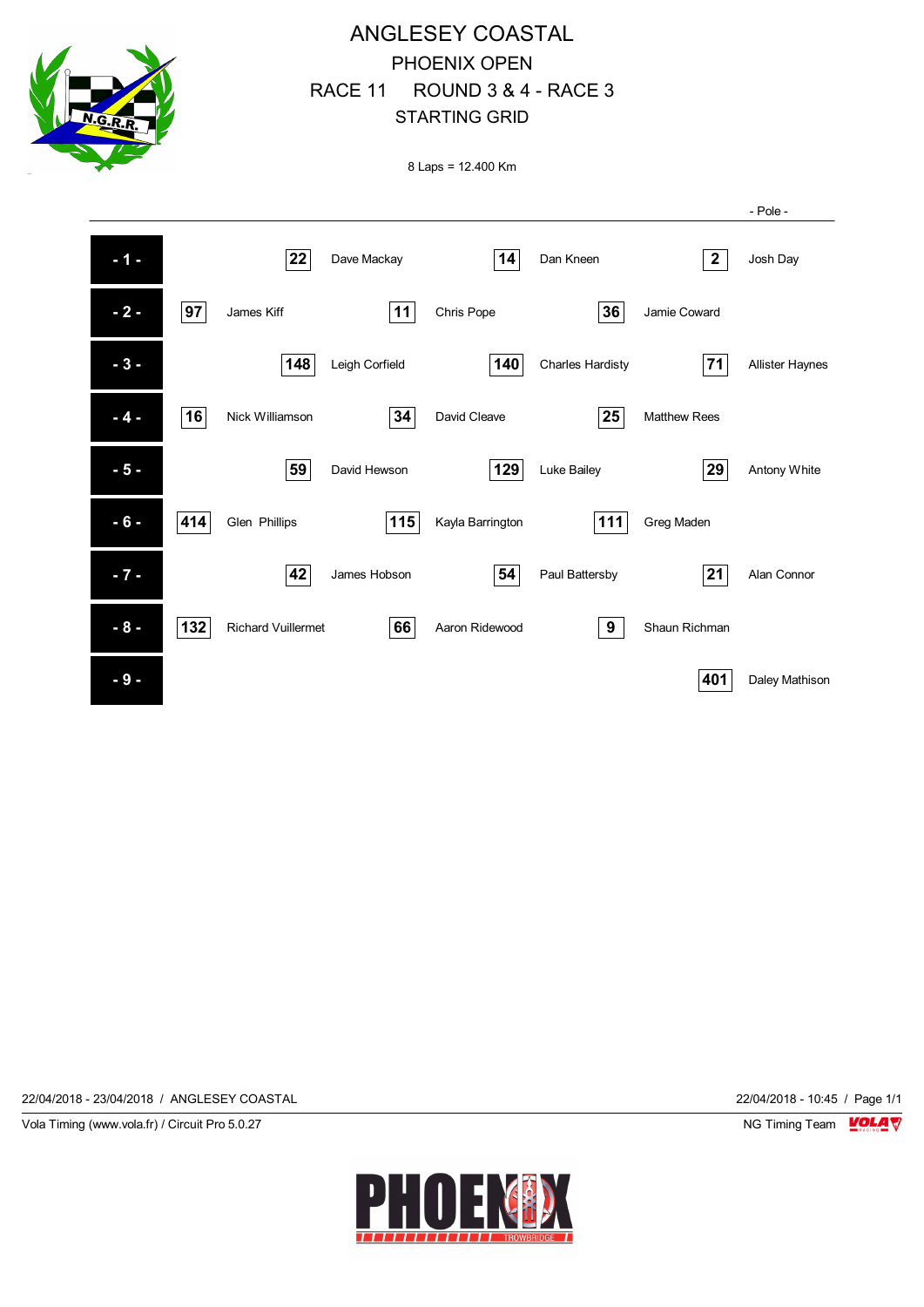

# ANGLESEY COASTAL PHOENIX OPEN RACE 11 ROUND 3 & 4 - RACE 3 Start time: 13:37 Distance: 10.85 miles Weather: Cloudy Track: Dry

| Rnk          |                                 | Num Rider              | Machine              | Town/Sponsor                     | Laps           | Time     | Gap                   | Speed | B.Lap          | Average |
|--------------|---------------------------------|------------------------|----------------------|----------------------------------|----------------|----------|-----------------------|-------|----------------|---------|
| 1            | 2                               | Josh Day               | Kawasaki ZX10R       | Kendrick and Spalding            | 7              | 8:09.521 |                       | 81.25 | 1:08.675       | 79.79   |
| $\mathbf{2}$ | 14                              | Dan Kneen              | Honda CBR 600 RR     | Jackson Racing                   | 7              | 8:17.289 | $+7.768$              | 80.48 | 1:09.331       | 78.54   |
| 3            | 97                              | <b>James Kiff</b>      | Suzuki GSXR 1000 PS  | Outlaw Tools                     | 7              | 8:27.153 | $+17.632$             |       | 78.57 1:11.016 | 77.01   |
| 4            | 36                              | Jamie Coward           | Yamaha R6            | Prez Racing                      | 7              | 8:27.696 | $+18.175$             | 78.89 | 1:10.728       | 76.93   |
| 5            | 222                             | Jonathan Lodge         | Kawasaki ZX10R       | Earnshaws Motorcycles            | 7              | 8:29.300 | $+19.779$             | 79.35 | 1:10.315       | 76.69   |
| 6            | 71                              | <b>Allister Haynes</b> | Kawasaki ZX10R       | www.SevenOneStudio.co.uk         | $\overline{7}$ | 8:30.065 | $+20.544$             | 78.18 | 1:11.366       | 76.57   |
| 7            | 401                             | <b>Daley Mathison</b>  | <b>BMW S1000 RR</b>  | Jackson Racing                   | 7              | 8:30.289 | $+20.768$             | 79.07 | 1:10.567       | 76.54   |
| 8            | 22                              | Dave Mackay            | Ducati 959           | <b>True Heroes Racing</b>        | 7              | 8:36.270 | $+26.749$             | 77.06 | 1:12.404       | 75.65   |
| 9            | 15                              | <b>Craig Neve</b>      | Honda CBR 600 RR     | Jackson Racing                   | 7              | 8:36.606 | $+27.085$             | 78.59 | 1:10.997       | 75.60   |
| 10           | 11                              | <b>Chris Pope</b>      | Yamaha R1            | <b>AFB Motorcycles</b>           | 7              | 8:39.635 | $+30.114$             | 76.58 | 1:12.861       | 75.16   |
| 11           | 6                               | <b>Ivan Linton</b>     | Kazasaki ZX10RR      | Dafabet Devitt Racing            | 7              | 8:39.884 | $+30.363$             | 77.78 | 1:11.738       | 75.13   |
| 12           | 16                              | <b>Nick Williamson</b> | Suzuki GSXR1000      | <b>RBM</b> Industrial            | 7              | 8:40.720 | $+31.199$             | 76.69 | 1:12.754       | 75.01   |
| 13           | 66                              | Aaron Ridewood         | Yamaha R6            | <b>TCR Racing / Louigi Moto</b>  | 7              | 8:47.313 | $+37.792$             | 76.49 | 1:12.942       | 74.07   |
| 14           | 77                              | <b>Tom Weeden</b>      | Honda CBR Blade 1000 | Tom Weeden Racing                | 7              | 8:49.263 | $+39.742$             |       | 76.51 1:12.927 | 73.80   |
| 15           | 25                              | <b>Matthew Rees</b>    | Kawasaki ZX6         | GT Superbikes Phil Morris Raci   | 7              | 8:51.524 | $+42.003$             | 75.06 | 1:14.332       | 73.48   |
| 16           | 148                             | <b>Leigh Corfield</b>  | Yamaha R1            | <b>Ballard Racing / BIS</b>      | 7              | 8:51.866 | $+42.345$             |       | 75.62 1:13.790 | 73.43   |
| 17           | 129                             | <b>Luke Bailey</b>     | Kawasaki ZX10R       | LCab Engineering / MSS Kawasak   | 7              | 8:52.043 | $+42.522$             |       | 75.32 1:14.080 | 73.41   |
| 18           | 34                              | <b>David Cleave</b>    | Suzuki GSXR600       | DC Garden Machinery              | 7              | 8:52.675 | $+43.154$             |       | 75.73 1:13.681 | 73.32   |
| 19           | 551                             | <b>Eric Wilson</b>     | <b>BMW S1000 RR</b>  | <b>Obsession Eng</b>             | 7              |          | $9:09.547 +1:00.026$  | 73.35 | 1:16.071       | 71.07   |
| 20           | 21                              | <b>Alan Connor</b>     | Suzuki 1000          | Connor & Huws Racing             | 7              |          | $9:09.753 +1:00.232$  | 73.59 | 1:15.821       | 71.05   |
| 21           | 59                              | David Hewson           | <b>BMW S1000 RR</b>  | <b>Obsession Engineering LTD</b> | 7              |          | $9:09.976 +1:00.455$  | 73.06 | 1:16.369       | 71.02   |
| 22           | 29                              | <b>Antony White</b>    | Triumph Daytona 675  | Classic Memorials Keynsham       | 7              |          | $9:14.501 + 1:04.980$ | 72.01 | 1:17.487       | 70.44   |
| 23           | 414                             | <b>Glen Phillips</b>   | Yamaha R1            | <b>Gap Motorcycles</b>           | 6              | 8:10.502 | $+1$ Lap              | 69.93 | 1:19.784       | 68.25   |
| 24           | 42                              | <b>James Hobson</b>    | Yamaha R6            | Dad                              | 6              | 8:14.598 | $+1$ Lap              | 69.43 | 1:20.362       | 67.69   |
| 25           | 111                             | <b>Greg Maden</b>      | Yamaha R6            | SV Tech                          | 6              | 8:14.987 | $+1$ Lap              | 69.07 | 1:20.786       | 67.63   |
| 26           | 9                               | <b>Shaun Richman</b>   | Kawasaki ZXR6        | "Wellington, Somerset"           | 6              | 8:15.286 | $+1$ Lap              | 69.40 | 1:20.401       | 67.59   |
|              | Best lap: 2 Josh Day - 1:08.675 |                        |                      |                                  |                |          |                       |       |                |         |

DNFs

**Brett Guy Suzuki GSXR 1000** Road Race Performance Shropshi +7 Laps 74.63 1:14.767

**92.5% of winners average race speed - 72.58 mph**

**No 29 - Antony White - NO TRANSPONDER SIGNAL**

22/04/2018 - 23/04/2018 / ANGLESEY COASTAL 22/04/2018 - 13:49 / Page 1/1

Vola Timing (www.vola.fr) / Circuit Pro 5.0.27 **NG Timing Team MOLA View Area** NG Timing Team MOLA View Area NG Timing Team MOLA View Area NG Timing Team MOLA View Area NG Timing Team MOLA View Area NG Timing Team MOLA Vie

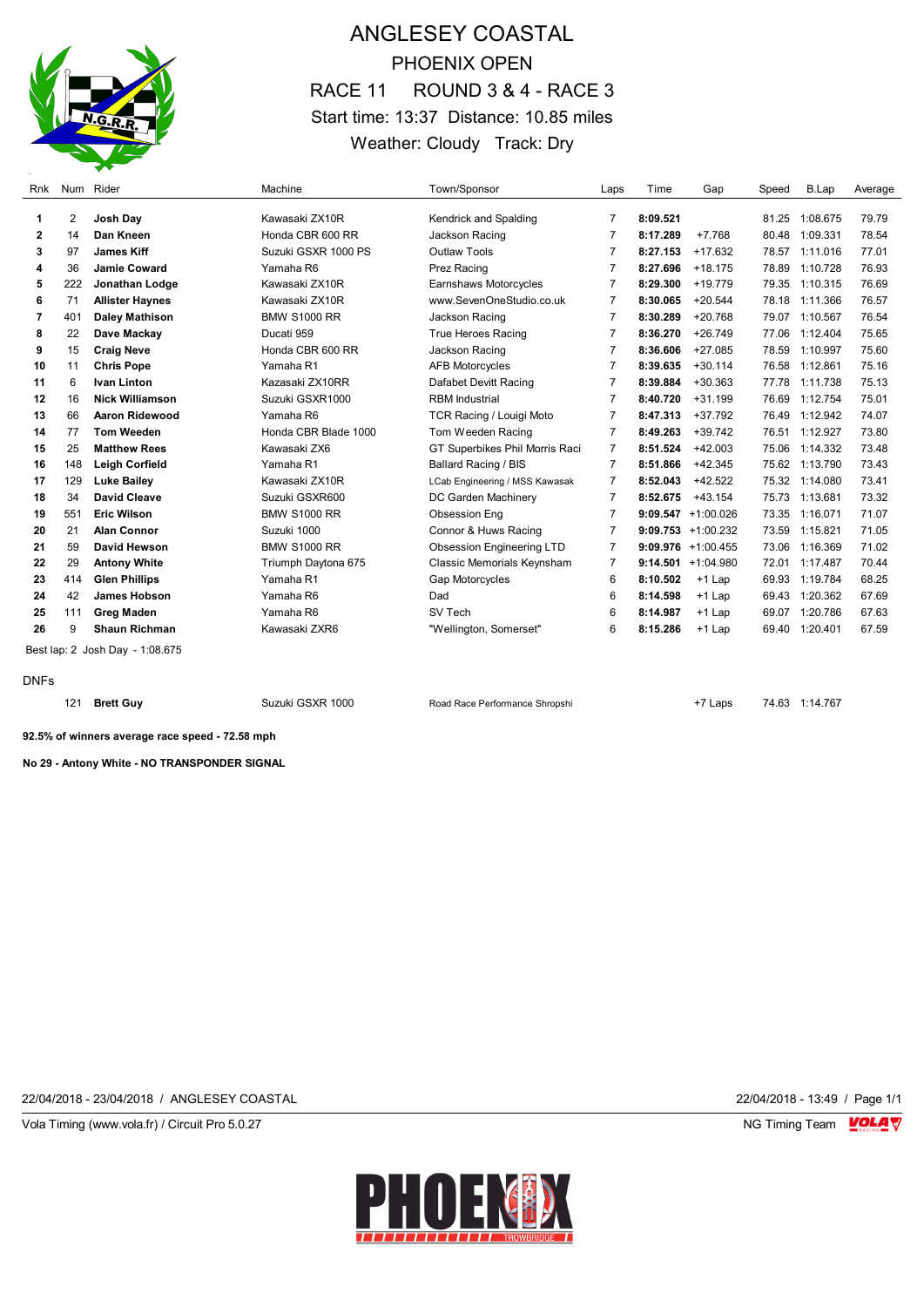

 $\overline{1}$ 

Aaron Ridewood

**START** 

 **1:14.888 1:14.445 1:13.763** 1:13.801 **1:12.942** 1:14.049

Alan Connor

 $\overline{1}$ 

**START** 

 **1:17.838 1:17.256** 1:18.306 **1:15.984** 1:16.140 **1:15.821**

Allister Haynes

**START** 

 **1:12.583 1:12.447 1:11.390 1:11.366** 1:11.700 1:11.465

### ANGLESEY COASTAL PHOENIX OPEN RACE 11 ROUND 3 & 4 - RACE 3 LAP TIMES

| Lap               | Time           | Lap            | Time         |
|-------------------|----------------|----------------|--------------|
| 7                 | 1:17.487       | 4              | 1:11.745     |
|                   |                | 5              | 1:11.501     |
|                   |                | 6              | 1:10.567     |
|                   |                | 7              | 1:10.968     |
| Brett Guy         |                |                |              |
|                   | <b>START</b>   |                | Dan Kneen    |
| 1                 |                |                |              |
| 2                 | 1:17.904       |                | <b>START</b> |
| 3                 | 1:17.560       | 1              |              |
| 4                 | 1:16.504       | $\overline{2}$ | 1:09.680     |
| 5                 | 1:15.002       | 3              | 1:13.192     |
| 6                 | 1:14.767       | 4              | 1:09.892     |
|                   |                | 5              | 1:09.556     |
|                   |                | 6              | 1:09.331     |
| <b>Chris Pope</b> |                | 7              | 1:11.504     |
|                   | <b>START</b>   |                |              |
| 1                 |                |                | Dave Mackay  |
| $\overline{2}$    | 1:13.509       |                |              |
| 3                 | 1:13.991       |                | <b>START</b> |
| 4                 | 1:12.984       | 1              |              |
| 5                 | 1:12.861       | $\overline{2}$ | 1:13.927     |
| 6                 | 1:13.532       | 3              | 1:12.768     |
|                   |                |                |              |
| 7                 | 1:13.289       | 4              | 1:13.140     |
|                   |                | 5              | 1:12.597     |
|                   |                | 6              | 1:12.404     |
| <b>Craig Neve</b> |                | 7              | 1:12.804     |
|                   | <b>START</b>   |                |              |
| 1                 |                |                | David Cleave |
| 2                 | 1:13.462       |                |              |
| 3                 | 1:12.517       |                | <b>START</b> |
| 4                 | 1:12.702       | 1              |              |
| 5                 | 1:12.799       | $\overline{c}$ | 1:16.468     |
| 6                 | 1:11.846       | 3              | 1:15.335     |
| $\overline{7}$    | 1:10.997       | 4              | 1:15.819     |
|                   |                | 5              | 1:14.931     |
|                   |                | 6              | 1:14.294     |
|                   | Daley Mathison | 7              | 1:13.681     |
|                   |                |                |              |
|                   | <b>START</b>   |                | David Hewson |
| $\mathbf{1}$      |                |                |              |
| 2                 | 1:12.855       |                |              |
| 3                 | 1:12.302       |                | <b>START</b> |

#### 22/04/2018 - 23/04/2018 / ANGLESEY COASTAL 22/04/2018 - 13:48 / Page 1/3

 Antony White **START** 

> **1:18.633** 1:18.983 1:19.049 **1:17.619** 1:17.723

Vola Timing (www.vola.fr) / Circuit Pro 5.0.27 NG Timing Team VOLA V

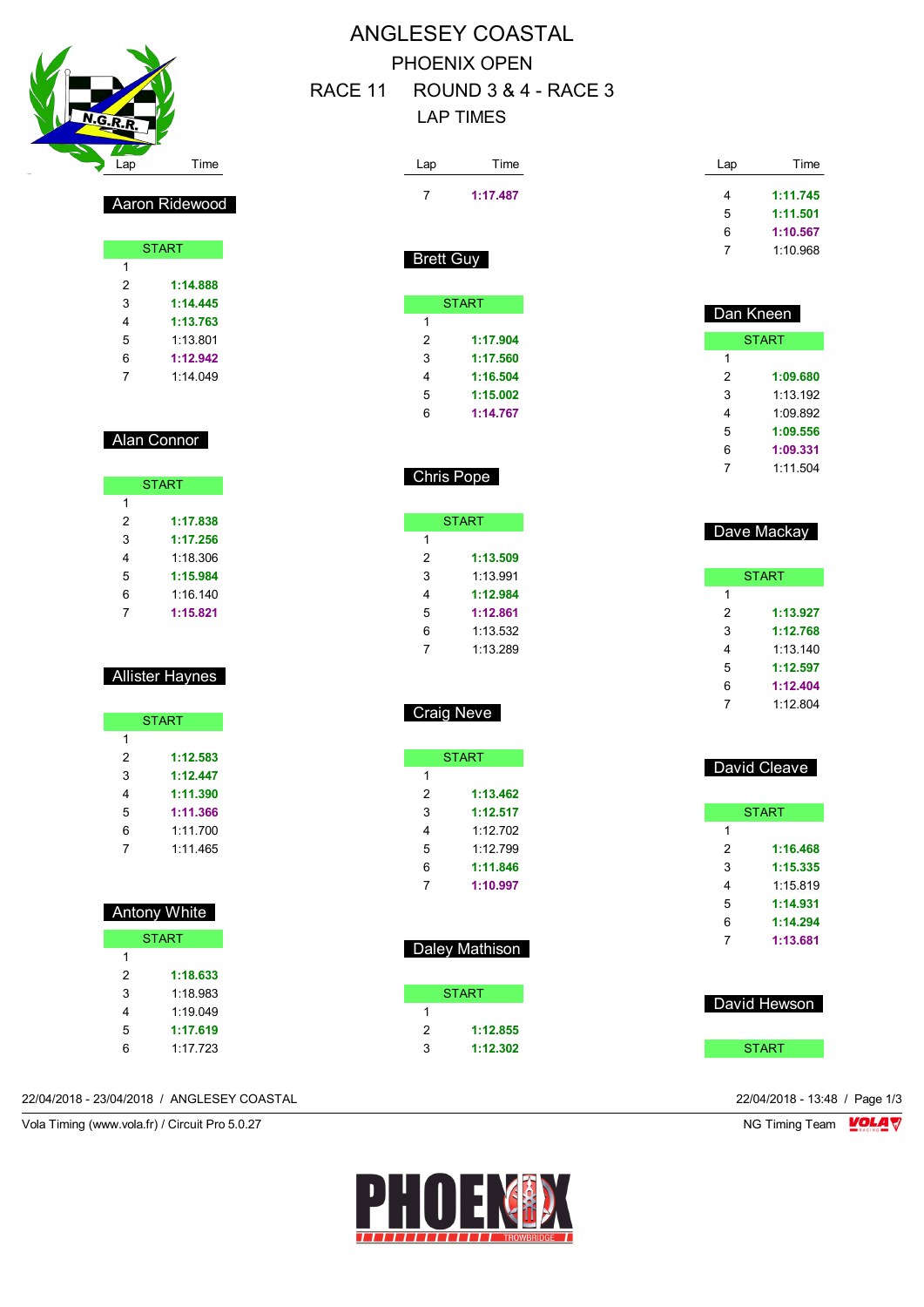ANGLESEY COASTAL PHOENIX OPEN RACE 11 ROUND 3 & 4 - RACE 3 LAP TIMES

| Lap           | Time     |  |
|---------------|----------|--|
|               |          |  |
| 1             |          |  |
| $\mathcal{P}$ | 1:18.751 |  |
| 3             | 1:17.022 |  |
| 4             | 1:17.549 |  |
| 5             | 1:16.369 |  |
| 6             | 1:16.864 |  |
| 7             | 1.16403  |  |
|               |          |  |

#### Eric Wilson

| <b>START</b> |          |  |  |  |
|--------------|----------|--|--|--|
| 1            |          |  |  |  |
| 2            | 1:19.489 |  |  |  |
| 3            | 1:17.640 |  |  |  |
| 4            | 1:16.523 |  |  |  |
| 5            | 1:16.100 |  |  |  |
| 6            | 1:16.071 |  |  |  |
|              | 1.16.344 |  |  |  |

### Glen Phillips

| <b>START</b> |          |  |  |  |  |
|--------------|----------|--|--|--|--|
| 1            |          |  |  |  |  |
| 2            | 1:20.193 |  |  |  |  |
| 3            | 1:19.784 |  |  |  |  |
| 4            | 1:21.550 |  |  |  |  |
| 5            | 1:20.597 |  |  |  |  |
| հ            | 1:21.843 |  |  |  |  |

### Greg Maden

| <b>START</b> |            |  |  |  |  |
|--------------|------------|--|--|--|--|
| 1            |            |  |  |  |  |
| 2            | 1:21.414   |  |  |  |  |
| 3            | 1:21.599   |  |  |  |  |
| 4            | 1:21.040   |  |  |  |  |
| 5            | 1:20.786   |  |  |  |  |
| հ            | $1.21$ 121 |  |  |  |  |

#### Ivan Linton

| <b>START</b> |          |  |  |  |  |
|--------------|----------|--|--|--|--|
| 1            |          |  |  |  |  |
| 2            | 1:13.897 |  |  |  |  |
| 3            | 1:13.662 |  |  |  |  |
| 4            | 1:12.681 |  |  |  |  |
| 5            | 1:11.738 |  |  |  |  |
| 6            | 1:12.043 |  |  |  |  |
|              | 1.11968  |  |  |  |  |

| Lap | Time         |
|-----|--------------|
|     |              |
|     | James Hobson |
|     |              |
|     | <b>START</b> |
| 1   |              |
| 2   | 1:21.199     |
| 3   | 1.21268      |
| 4   | 1:20.401     |
| 5   | 1:20.435     |
| 6   | 1:20.362     |

| James Kiff |              |  |  |  |  |
|------------|--------------|--|--|--|--|
|            | <b>START</b> |  |  |  |  |
| 1          |              |  |  |  |  |
| 2          | 1:12.213     |  |  |  |  |
| 3          | 1:11.491     |  |  |  |  |
| 4          | 1.13044      |  |  |  |  |
| 5          | 1.12037      |  |  |  |  |
| 6          | 1:11.550     |  |  |  |  |
| 7          | 1:11.016     |  |  |  |  |

| <b>Jamie Coward</b> |              |  |  |  |
|---------------------|--------------|--|--|--|
|                     |              |  |  |  |
|                     | <b>START</b> |  |  |  |
| 1                   |              |  |  |  |
| 2                   | 1:12.724     |  |  |  |
| 3                   | 1:12.381     |  |  |  |
| 4                   | 1:11.649     |  |  |  |
| 5                   | 1:11.191     |  |  |  |
| 6                   | 1:11.089     |  |  |  |
|                     | 1:10.728     |  |  |  |

|   | Jonathan Lodge |
|---|----------------|
|   | <b>START</b>   |
| 1 |                |
| 2 | 1:12.352       |
| 3 | 1:11.409       |
| 4 | 1.11557        |
| 5 | 1:10.520       |
| 6 | 1:10.315       |
| 7 | 1:10.539       |

| Josh Day |          |
|----------|----------|
|          | START    |
| 1        |          |
| 2        | 1:09.314 |
| 3        | 1:08.675 |
| 4        | 1:08.970 |
| 5        | 1:09.057 |

| Lap | Time     |
|-----|----------|
| 6   | 1:08.808 |
|     | 1.111183 |



**START** 

#### Leigh Corfield

| <b>START</b> |          |
|--------------|----------|
| 1            |          |
| 2            | 1:15.240 |
| 3            | 1:15.840 |
| 4            | 1:15.510 |
| 5            | 1:15.185 |
| 6            | 1:15.316 |
|              | 1:13.790 |

#### Luke Bailey

| START |          |  |
|-------|----------|--|
| 1     |          |  |
| 2     | 1:16.196 |  |
| 3     | 1:14.960 |  |
| 4     | 1:14.125 |  |
| 5     | 1:15.166 |  |
| 6     | 1:14.080 |  |
| 7     | 1.14538  |  |

#### Matthew Rees

| <b>START</b> |          |
|--------------|----------|
| 1            |          |
| 2            | 1:15.725 |
| 3            | 1:15.458 |
| 4            | 1:14.805 |
| 5            | 1:14.509 |
| 6            | 1.14980  |
|              | 1:14.332 |

### Nick Williamson

| <b>START</b> |          |
|--------------|----------|
| 1            |          |
| 2            | 1:14.604 |
| 3            | 1:13.327 |
| 4            | 1:12.754 |
| 5            | 1:13.175 |
| հ            | 1:13.627 |

22/04/2018 - 23/04/2018 / ANGLESEY COASTAL